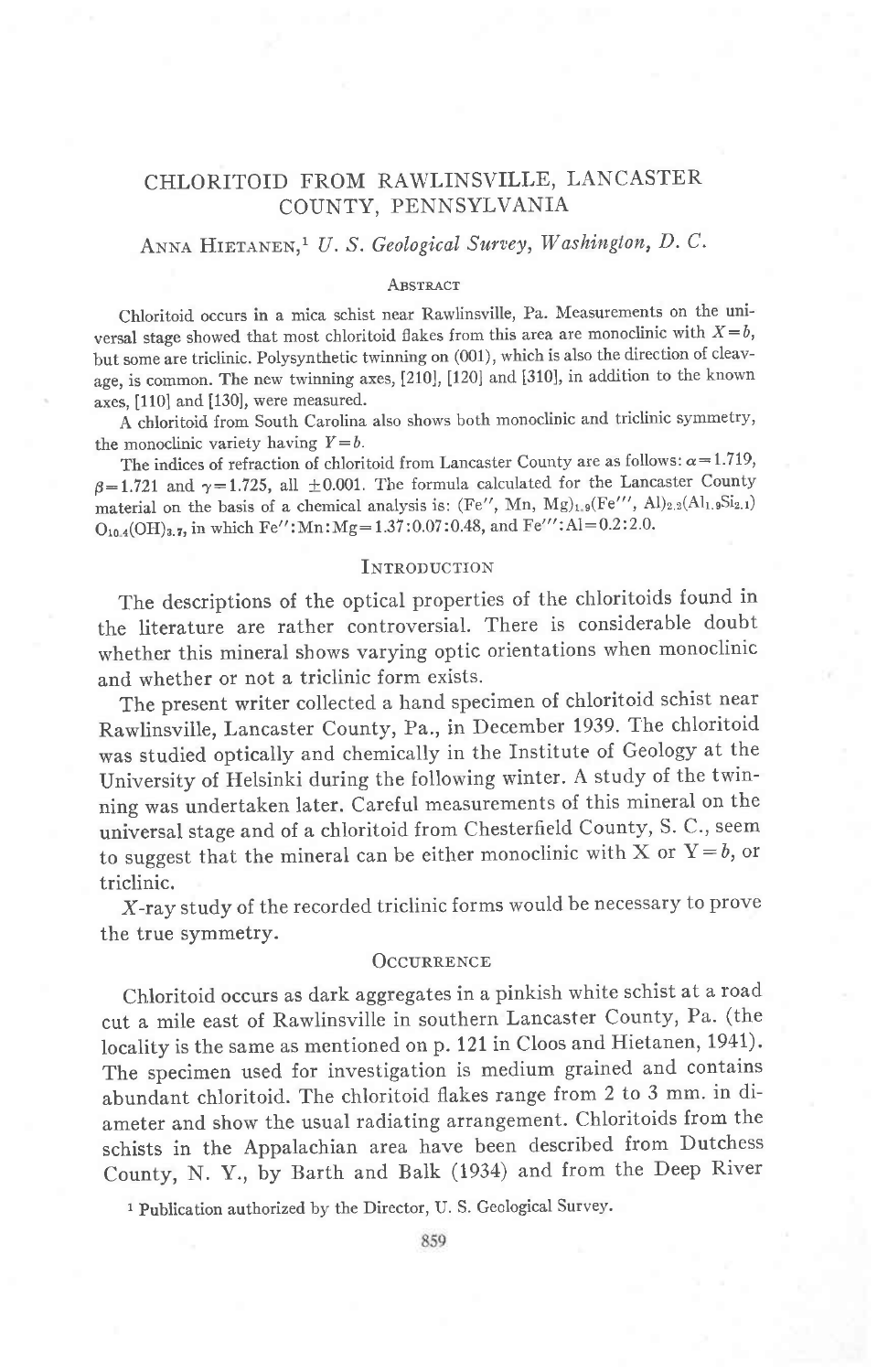# 860 ANNA HIETANEN

region in North carolina by Stuckey (1926). Milne (1949) recently made a detailed study including  $x$ -ray determinations, of a chloritoid from Megantic County, Quebec.

### THE CHLORITOID SCHIST

The muscovite-chlorite schist in which the chloritoid occurs as newly crystallized aggregates is fine grained and was strongly deformed prior to the crystallization of the chloritoid. A minute, intense wrinkling of the early muscovite flakes and the fracture cleavage are easily visible under the microscope (Figs. 1 and 2). Some newly crystallized muscovite flakes ranging from  $\frac{1}{2}$  to 1 mm. in length grow across the older wrinkled ones. chlorite also is found in two generations; the older small flakes occur with the early muscovite, whereas the later larger flakes are grouped around the chloritoids.



The dark mineral is chloritoid. Frc. 1. chloritoid schist near Rawlinsvilie, Lancaster county, pennsylvania.

Tiny twinned grains and prisms of rutile occur as inclusions throughout the rock. Their orientation indicates them to be early: they follow the wrinkled texture shown by the muscovite, even when they are included in chloritoid. Larger prisms are later: they follow shear planes and irregular surfaces which probably represent healed cracks. As a rule the late muscovite and chlorite are free of the rutile inclusions. Thus the sequence of crystallization was as follows: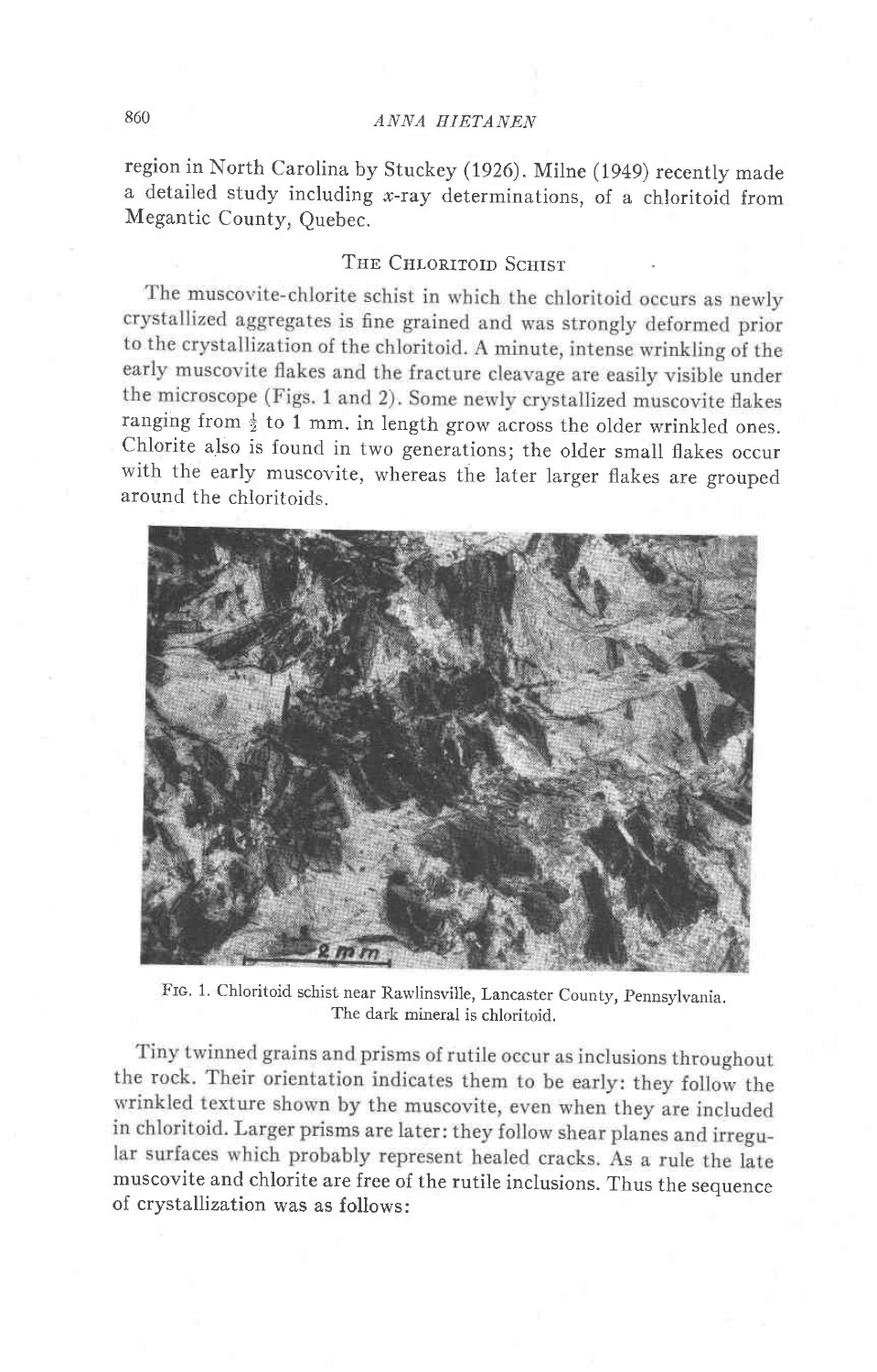First stage: rutile I, muscovite I, chlorite I. Second stage: chloritoid, muscovite II, chlorite II, rutile II.

The amount of quartz in the schist varies considerably even in the hand specimen. It may range from about 10 to 60 per cent. A few small albite grains occur as an additional constituent. The chemical and mineralogical composition of the chloritoid schist is shown in Table 1. The amounts of KzO and NazO are small and the amount of FeO is large compared with



FIG. 2. Twinning in chloritoid (cd) from Lancaster County. Second generation muscovite (mu II), chlorite (chl II), and rutile (ru II) transect the older wrinkled muscovite  $(\text{mu I})$  and chlorite  $(\text{ch} I)$ .

the amounts shown by analyses of surrounding biotite schist and muscovite-chlorite schists (see tables of analyses in cloos and Hietanen, 1941). The crystallization of chloritoid instead of chlorite is mainly due to this difierence in the chemical composition.

chloritoid is usually considered to be a stress mineral and appeared to be so in other nearby localities in Lancaster county and the Norristown quadrangle, Pa. (Cloos and Hietanen, 1941, pp. 122, 123, 152, and Table 15). At Rawlinsville, however, the largest flakes occur next to the quartz veins and they are clearly crystallized after the shearing movements, which caused the microfolding of the micas. Probably the chloritoid at this locality crystallized also at an earlier stage, as it did in the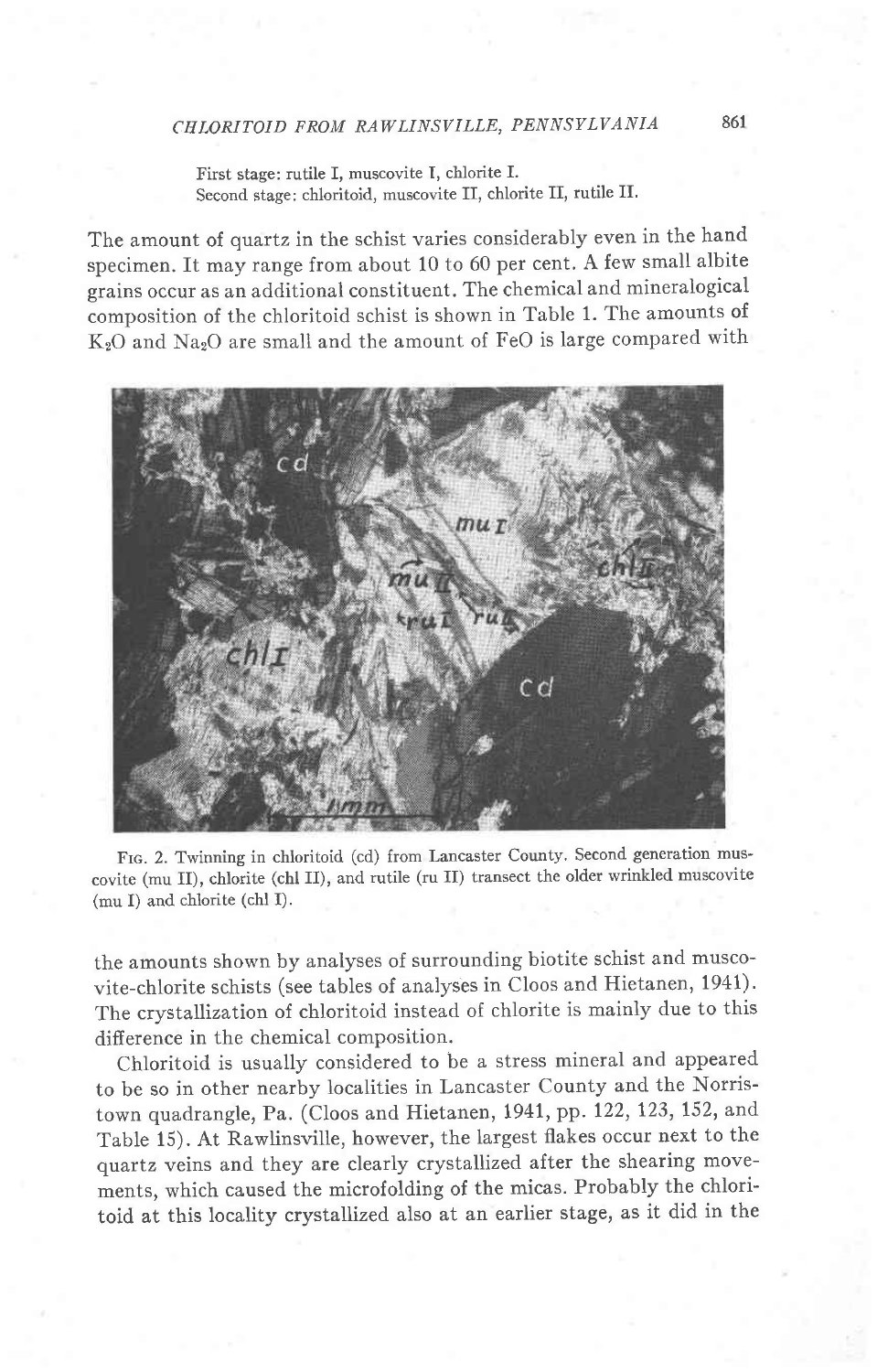| SiO <sub>2</sub>               | 70.12  | quartz         | 56  |  |
|--------------------------------|--------|----------------|-----|--|
| TiO <sub>2</sub>               | 0.67   | chloritoid     | 26  |  |
| $Al_2O_3$                      | 15.48  | muscovite      | 11  |  |
| Fe <sub>2</sub> O <sub>3</sub> | 0.68   | chlorite       | 5   |  |
| FeO                            | 5.98   | albite         |     |  |
| MnO                            | 0.23   | rutile         |     |  |
| MgO                            | 2.17   |                |     |  |
| CaO                            | 0.16   |                | 100 |  |
| Na <sub>2</sub> O              | 0.33   | $\mathbb{R}^n$ |     |  |
| $K_2O$                         | 0.99   |                |     |  |
| $P_2O_5$                       | 0.00   |                |     |  |
| $H_2O+$                        | 2.88   |                |     |  |
| $H_2O-$                        | 0.32   |                |     |  |
|                                |        |                |     |  |
| ٠                              | 100.01 |                |     |  |
|                                |        |                |     |  |

| TABLE 1. CHEMICAL AND MINERALOGICAL COMPOSITION OF THE MUSCOVITE-CHLORITE- |
|----------------------------------------------------------------------------|
| CHLORITOID SCHIST AT RAWLINSVILLE, LANCASTER COUNTY, PA.                   |

Analyzed by Miss Elsa Ståhlberg

surrounding schists (Cloos and Hietanen, 1941, p. 119) and recrystallized later as large flakes under the influence of the watery solutions, which deposited the vein quartz. The occurrence is comparable with the one described by Friedlaender (1930) from Crestlianderstobel, Switzerland, where large recrystallized chloritoid flakes occur in later quartz veins which show only minor traces of strain. Friedlaender, in accord with Riecke (1895), assumes that the chloritoid has a greater solubility under stress. It therefore might go into solution under stress and is redeposited in places of less stress. Some other stress minerals, as for instance kyanite, are found in quartz veins which were deposited toward the end of or after the shearing movements (Hietanen, 1938, pp. 90-91). Therefore, stress does not seem to be essential for the formation of these minerals, but unlike the anti-stress minerals, they are stable also under stress. Chloritoid, like many other minerals which may occur as porphyroblasts, seems to stay mobile until the late stages of recrystallization.

### CHLORITOID

General appearance. The chloritoid flakes grow across the old structure, which is somewhat disturbed in the immediate surroundings of the flakes. A part of each flake, commonly a part of the rim, is free of relict rutile inclusions. The flakes show one good cleavage, poor parting, and polysynthetic twinning.

Optical properties. The pleochroism of the chloritoid from Lancaster County is similar to that described in the literature for chloritoids in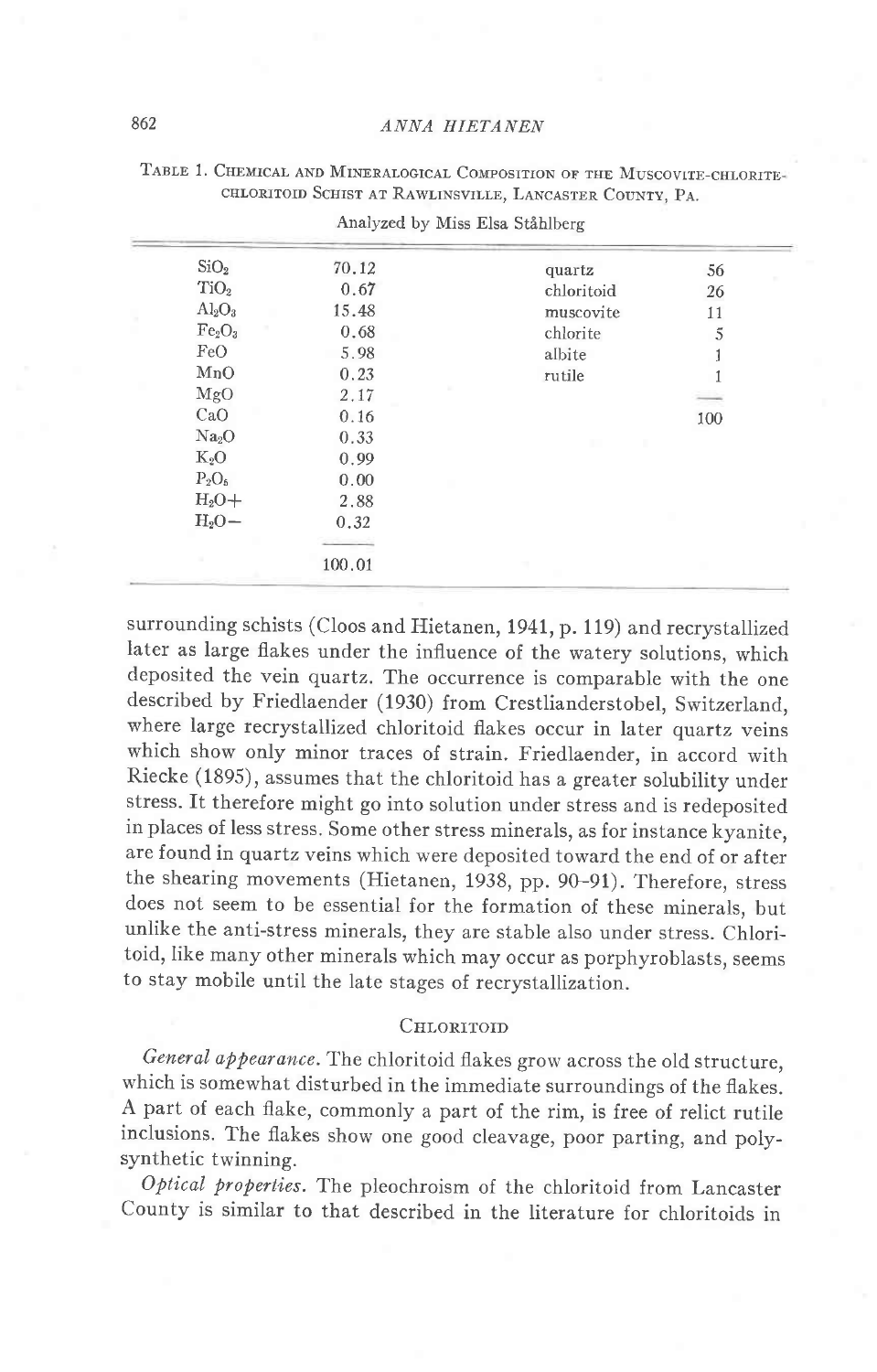general (Winchell, 1933):  $X =$ green, Y=blue, Z=colorless. Absorption is thus  $Y > X > Z$ . Z makes an angle of 13° with the pole of (001). The indices of refraction determined in immersion liquids are as follows:

| $\alpha = 1.719 \pm 0.001$ |  |
|----------------------------|--|
| $\beta = 1.721 + 0.001$    |  |
| $\gamma = 1.725 \pm 0.001$ |  |

The optic angle was measured by universal stage,  $2V = 56^{\circ} \pm 2^{\circ}$ . These properties are closest to those determined by Milne for the chloritoid from Megantic county except for lower birefringence and somewhat smaller optic angle. The birefringence is  $\gamma - \alpha = 0.006$ , the same as found by Barth and Balk (1934) for the chloritoid from Dutchess County.

Twinning and optic orientation of chloritoid. The composition face of the twinning lamellae is parallel to the basal cleavage. Two sets of twinning lamellae show an inclined extinction. The optic orientation of several flakes showing distinct lamellae were measured and the results are shown in Figs. 3, 4, and 5. Figures 3 and 4 show monoclinic symmetry with  $X = b$ , but Fig. 5 shows triclinic symmetry.



FIG. 3. Optic orientation of the two twinned lamellae in a chloritoid from Lancaster County. The twinning axis is the zone-axis [120].  $X=b$ ,  $c=c$  axis.

If the cell dimensions measured by Milne (1949) are assumed to hold for the monoclinic varieties, the twinning law shown in Fig. 3 is as follows: The composition face is the base (001), the twinning axis is a line of intersection between the base and the face (210), and is the zone-axis [120]. Figure 4 shows a difierent law; namely that the twinning axis is a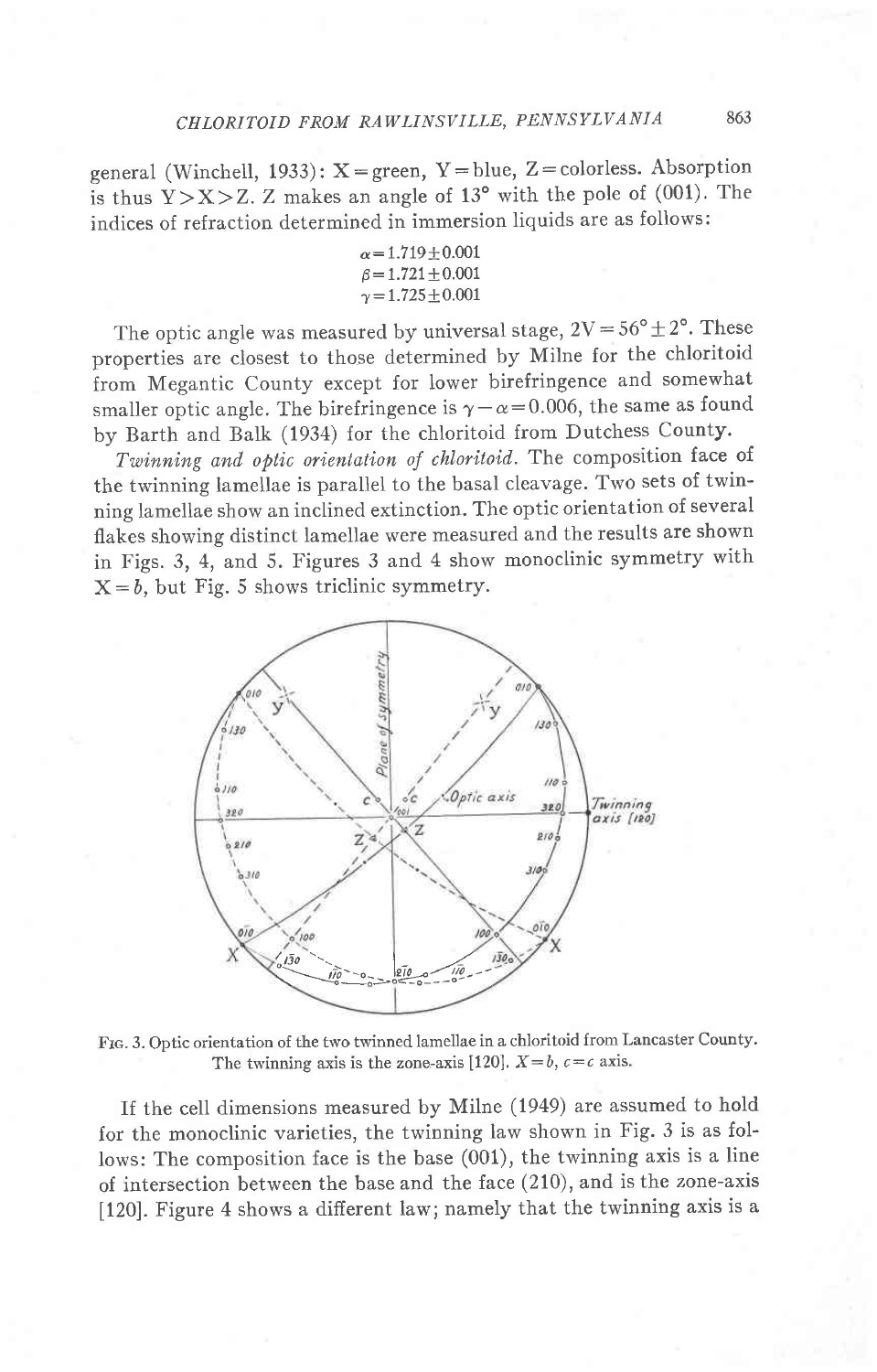

Frc. 4. Orientation of two sets of twinning lamellae in a chloritoid from the same thin section as Fig. 1. Twinning axis is [110].  $X = b$ .



Frc. 5. Orientation of three sets of lamellae in a chloritoid from Lancaster County. Two sets are clearly triclinic and twinned; the third set is very nearly monoclinic.

line of intersection between the base (001) and the face (110), and is the zone-axis [110]. In Fig.3 the zone-axis [230] in one set of lamellae falls over [230] in the other set of lamellae. fn Fig. 4 the two zone-axis [130] in each set of lamellae coincide and lie in the plane of symmetry (pl. S. in Fig. 4). The twinning axis [210] also was measured.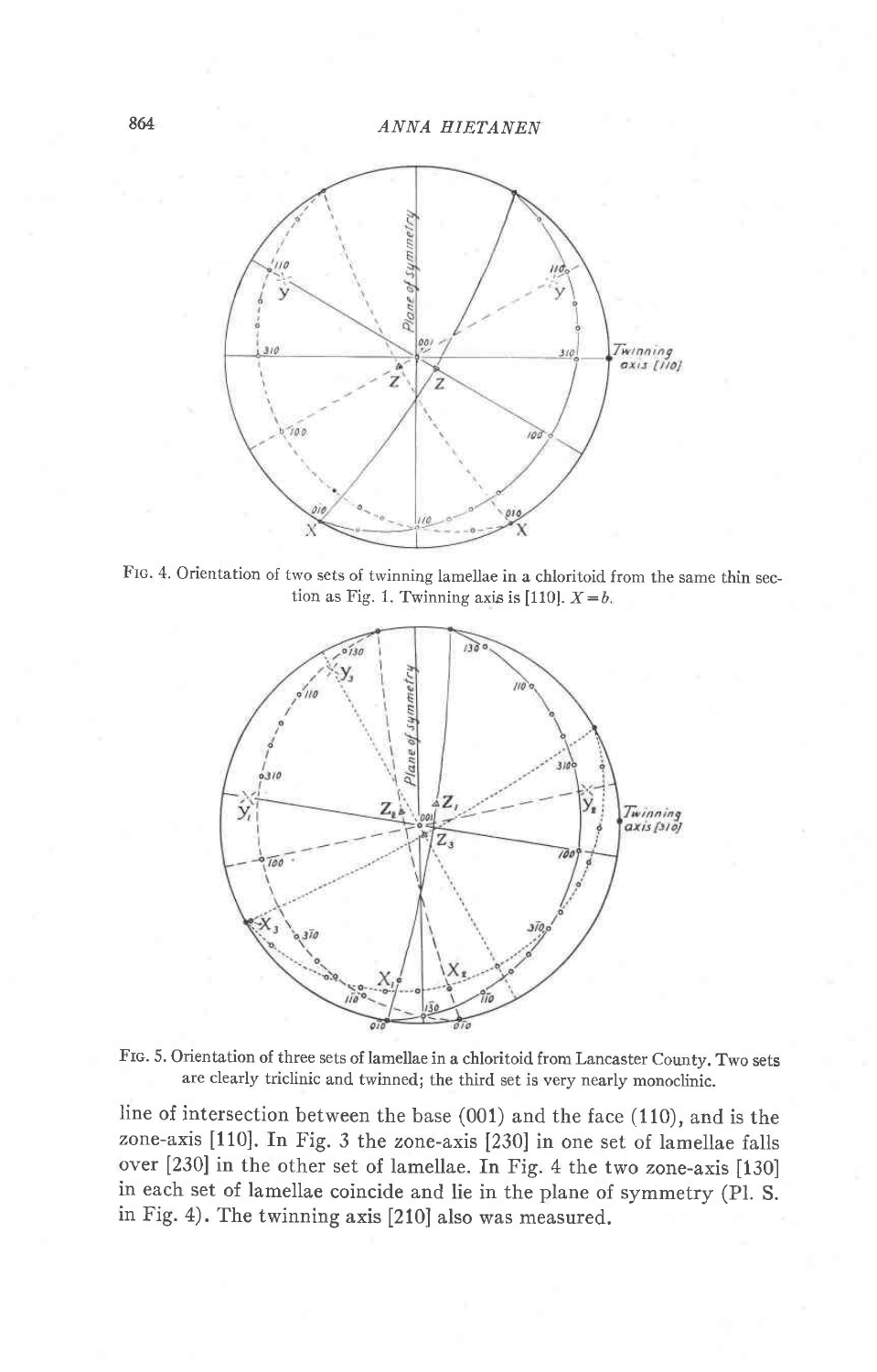## CIILORITOID FROM RAWLINSVILLE, PENNSYLVANIA 865

Figure 5 shows measurements of three sets of lamellae parallel to the cleavage. Two sets are twins and are clearly triclinic, whereas the third set is nearly monoclinic and is intergrown with the others parallel to the base. The twinning axis would probably be the zone-axis [310].

For comparison a number of twinned chloritoid flakes from a chloritoid schist from Chesterfield County, S. C., were measured on the universal stage. The thin section was kindly lent to the author by Miss Jewell Glass, who had determined the optical properties, finding some flakes to be optically negative. In some gtains she suspected a triclinic sym-



Ftc. 6. Orientation of three sets of twinned lamellae in a chloritoid from Chesterfield County, South Carolina. This grain is optically negative, has  $Y=b$ , and the twinning axis is the zone-axis [110].

metry. Measurements on the universal stage confirmed these properties and it appeared that here also, as in Lancaster County, both monoclinic and triclinic symmetry occur in various sets of lamellae of a twinned crystal. The twinning on a flake with three sets of lamellae is shown in Fig. 6. This twinning is comparable with the one shown in Fig. 4 but the optic orientation is different,  $Y$  being parallel to  $b$ . The twinning axis is [110]. The composition face is (001) as usual.

These measurements show that the optic orientation and the twinning laws of the chloritoid may vary even in the same thin section. Various orientations have been described in the literature. Barth and Balk (1934) measured 30 chloritoid flakes in a chloritoid schist from Dutchess County, N. Y., and found that all showed Y parallel to the cleavage (001), thus  $Y=b$ . The angle between the optic planes of the twinned individuals is  $60^{\circ}$  in their diagram, and the twinning axis is [110].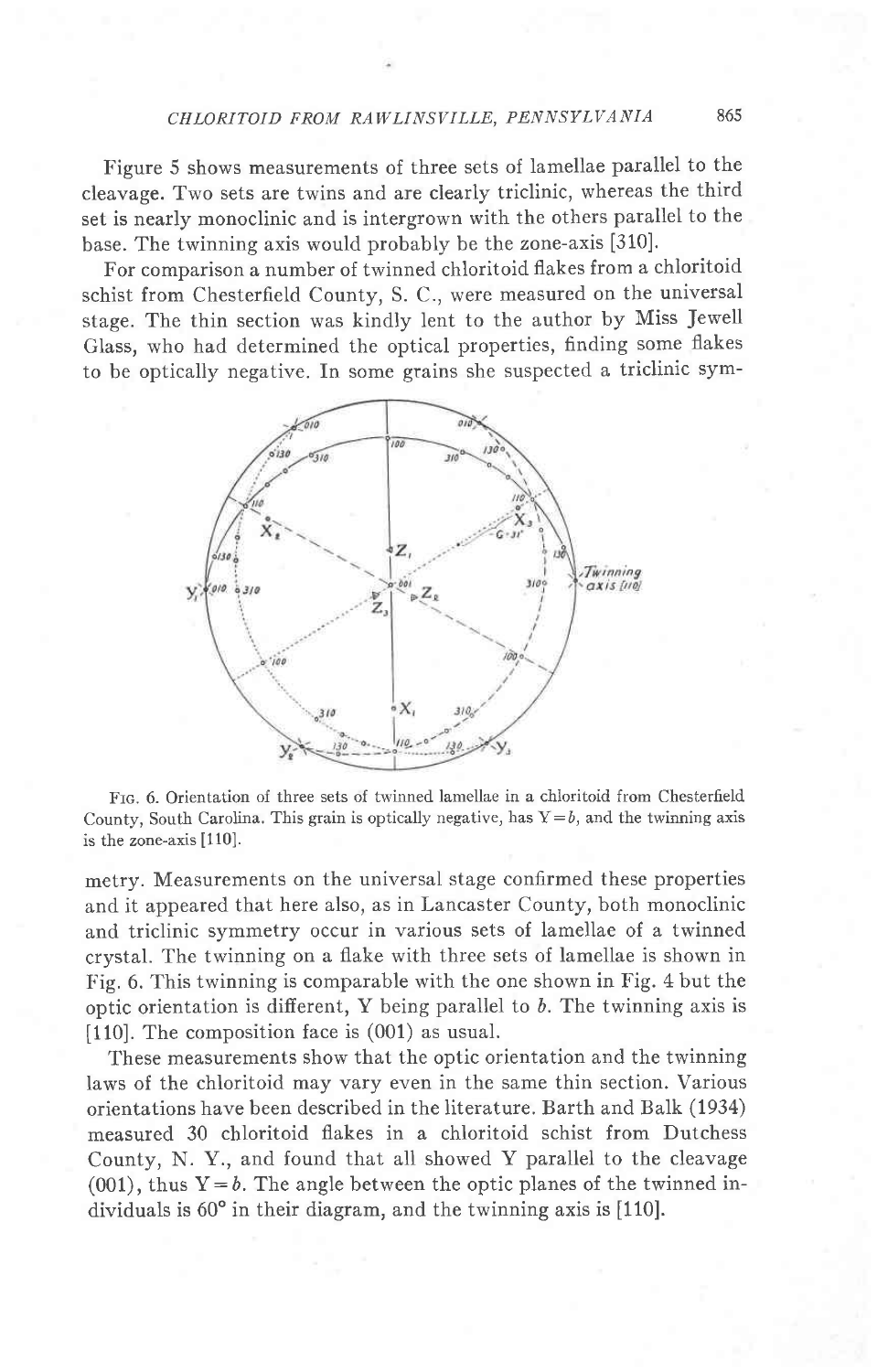### ANNA HIETANEN

Simpson (1915) reports a similar orientation  $Y = b$  from Yampi Sound, Australia. Shannon (1926) described a chloritoid with  $X = b$  from Lemhi County, Idaho. The chloritoid from the Champion mine, Michigan, was first reported by Lane, Keller, and Sharpless (1891) to be triclinic with X near the cleavage plane and Y making an angle of  $20^{\circ}$  with it. Milne (1949) restudied the mineral, but failed to give a direct comment about the optic orientation. He described in the same paper a chloritoid with  $X = b$  from Megantic County, Quebec, and established the optic orientation in this mineral by  $x$ -rays and universal stage. The twinning axis in the Quebec mineral is, according to Milne, the zone-axis [130]. Thus the pole of (310) face would fall over the pole of (310) of the other individual and the angle between the optic planes would be about 120°.

X-ray study. A powder pattern of the chloritoid from Lancaster County was made by Fred A. Hildebrand. The data (Table 2) compare well with that of the known chloritoids.

Chemical composition. The chloritoid was separated from the schist

| $\overline{I}$      | $d$ (meas.) | $\mathcal{I}$                                                                             | $d$ (meas.) |
|---------------------|-------------|-------------------------------------------------------------------------------------------|-------------|
| 1                   | 8.9         | $\mathbf{3}$                                                                              | 2.12        |
| 5                   | 4.90        |                                                                                           | 2.07        |
| 3                   | 4.68        |                                                                                           | 2.04        |
| 10                  | 4.44        |                                                                                           | 1.982       |
|                     | 3.80        |                                                                                           | 1.878       |
|                     | 3.58        |                                                                                           | 1.857       |
|                     | 3.53        |                                                                                           | 1.836       |
|                     | 3.41        | $1\overline{3}$ $\frac{1}{2}$ $2\overline{3}$ $\frac{1}{2}$ $\frac{1}{2}$ $2\overline{1}$ | 1.798       |
|                     | 3.26        |                                                                                           | 1.744       |
| $\frac{3}{2}$       | 3.08        |                                                                                           | 1.723       |
| 6                   | 2.97        |                                                                                           | 1.702       |
| 1                   | 2.92        |                                                                                           | 1.687       |
| $\overline{3}$      | 2.76        |                                                                                           | 1.646       |
|                     | 2.69        |                                                                                           | 1.629       |
| $\frac{4}{3}$ 3 3 5 | 2.63        | $\begin{array}{c}\n2 \\ 1 \\ 6\n\end{array}$                                              | 1.597       |
|                     | 2.48        |                                                                                           | 1.579       |
|                     | 2.45        |                                                                                           | 1.561       |
|                     | 2.36        |                                                                                           | 1.551       |
|                     | 2.33        |                                                                                           | 1.504       |
| 5                   | 2.31        | $4$ 3 $\frac{1}{2}$ $\frac{1}{2}$ $\frac{1}{4}$                                           | 1.496       |
|                     | 2.25        |                                                                                           | 1.482       |
|                     | 2.22        |                                                                                           | 1.463       |
|                     | 2.18        | $\frac{1}{2}$                                                                             | 1.442       |
|                     |             |                                                                                           | 1.403       |

TABLE 2. X-RAY POWDER DATA OF CHLORITOID FROM RAWLINSVILLE, LANCASTER COUNTY, PENNSYLVANIA

866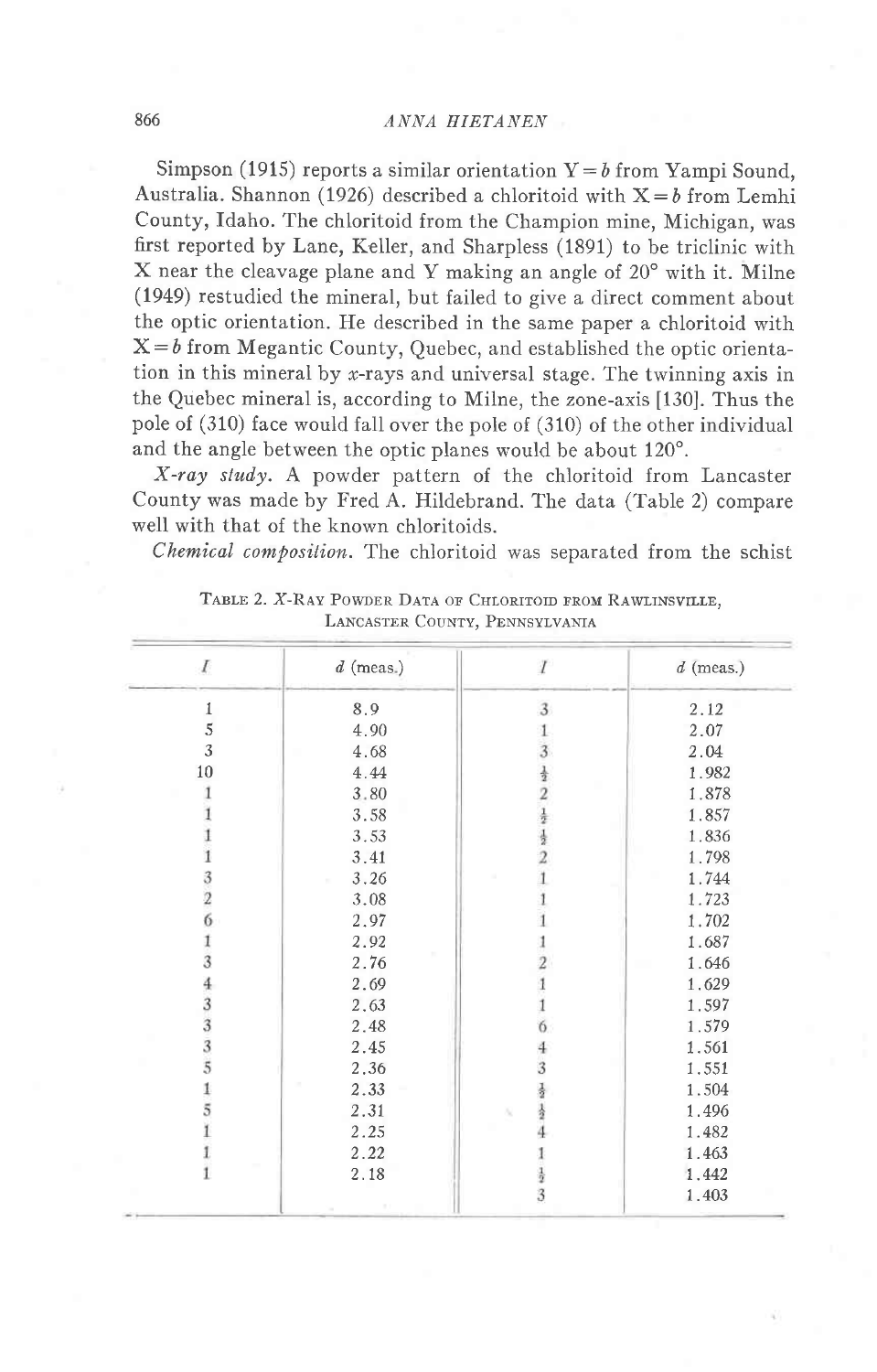by means of Clerici solution. The fraction with a specific gravity from 3.517 to 3.522 was used for the chemical analyses. The mineral was clean except for minute rutile inclusions. Therefore the true composition of the chloritoid (Anal. 2, Table 3) was calculated after subtracting TiO<sub>2</sub> and  $H_2O$ -from the original analysis (Anal. 1, Table 3). The relative number of atoms contained in a chloritoid molecule was calculated on the basis of the corrected analysis. Using the structural formula suggested by Milne (1949), the composition of the chloritoid from Lancaster County would be as follows:  $(Fe'', Mn, Mg)_{1.9} (Fe''', Al)_{2.2} (Al_{1.9}Si_{2.1})$  $O_{10.4}(\text{OH})_{3.7}$ , in which Fe'': Mn: Mg = 1.37:0.07:0.48 and Fe''': Al = 0.2 :2.0. This is close to the assumed ideal formula:  $(Fe'', Mg)<sub>2</sub>(Al, Fe''')<sub>2</sub>$  $(Al_2Si_2)O_{10}(OH)_4.$ 

|                                | $\mathbf{1}$ | $\overline{2}$ |          | Atomic ratios for analysis 2 |
|--------------------------------|--------------|----------------|----------|------------------------------|
| SiO <sub>2</sub>               | 24.90        | 25.12          | Si       | 2.09<br>4.00                 |
| TiO <sub>2</sub>               | 0.63         |                | Al       | $3.95$ 2.24                  |
| Al <sub>2</sub> O <sub>3</sub> | 39.93        | 40.25          | Fe'''    | 0.20                         |
| Fe <sub>2</sub> O <sub>3</sub> | 3.20         | 3.22           | Fe''     | 1.37                         |
| FeO                            | 19.44        | 19.62          | Mn       | $0.07\$ 1.92                 |
| MnO                            | 1.04         | 1.05           | Mg       | 0.48                         |
| CaO                            | 0.00         | 0.00           | K        | 0.01                         |
| MgO                            | 3.85         | 3.89           | OН       | 3.75                         |
| Na <sub>2</sub> O              | 0.00         | 0.00           | $\Omega$ | 10.46                        |
| $K_2O$                         | 0.09         | 0.09           |          |                              |
| $H_2O+$                        | 6.70         | 6.76           |          |                              |
| H <sub>0</sub>                 | 0.14         |                |          |                              |
|                                |              |                |          |                              |
|                                | 99.92        | 100.00         |          |                              |

TABLE 3. CHLORITOID FROM RAWLINSVILLE, LANCASTER COUNTY, PENNSYLVANIA Analyzed by Miss Elsa Ståhlberg

Comparison of the earlier published chemical analyses of chloritoid shows that there is very little variation in the chemical composition of this mineral in spite of the considerable variation of the optical properties. A slight decrease in the indices of refraction can be observed with increasing amounts of Mg replacing the Fe."

#### **CONCLUSIONS**

Chloritoid may be either triclinic or monoclinic with varying orientation.  $X = b$  has been reported from Lemhi County, Idaho (Shannon, 1926); Megantic County, Quebec (Milne, 1949); and Lancaster County,